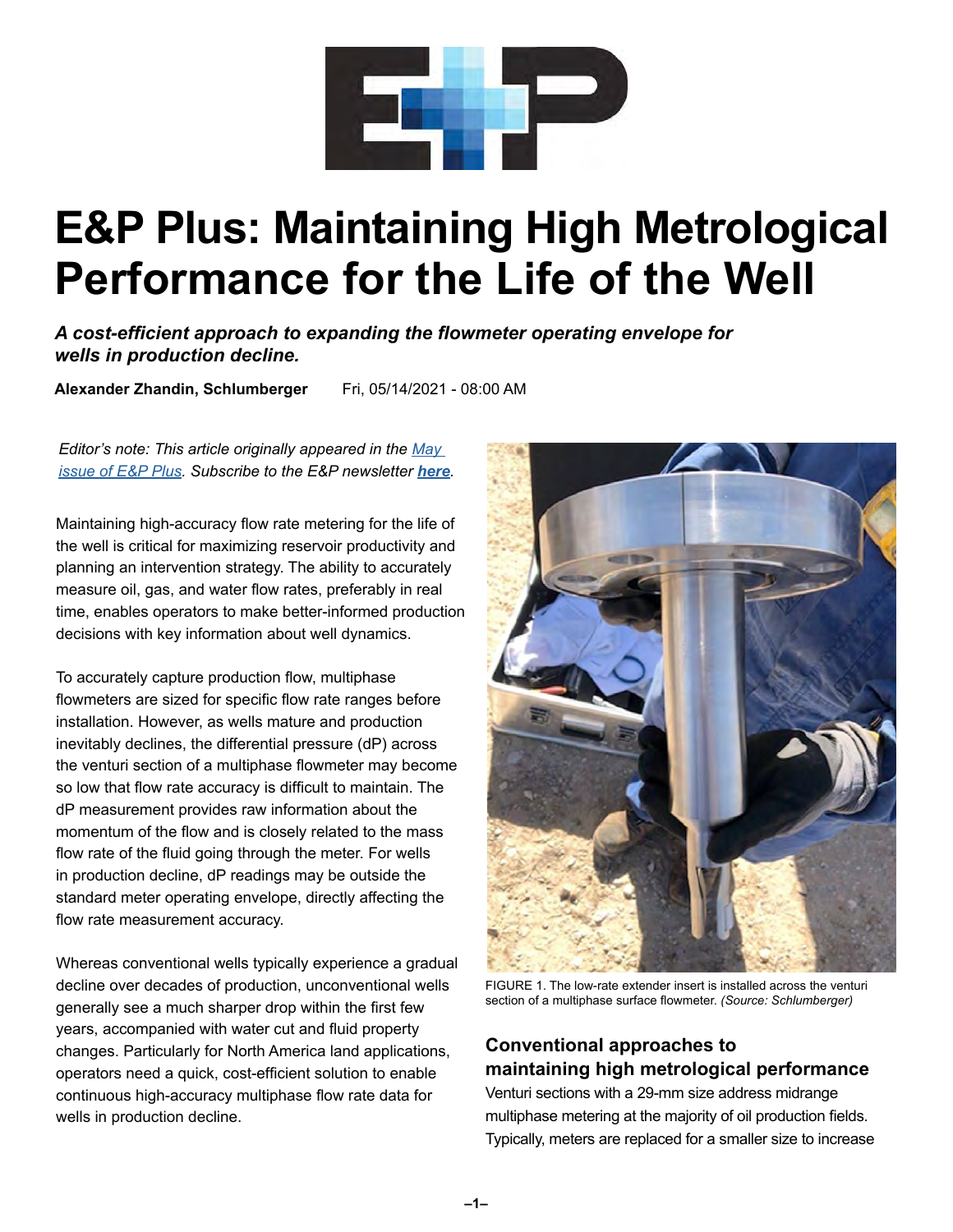

# HARTENERGY.COM

**Your Daily Destination for Energy Information** 

the turndown ratio and thus operational metering envelope in depleting wells. However, this approach strains capex and increases nonproductive time (NPT).

Furthermore, the practice of installing a separator to act as a metering device has proven to be both capex- and opexintensive. Operators have found it challenging to manage the optimal turndown ratio, a process that requires constant attention and places timing demands on personnel to service equipment. Separators also require continuous control over various moving parts to maintain the operational integrity, requiring more maintenance. Moreover, with unavoidable solids buildup during production, it becomes necessary to regularly empty the separators as they slowly fill with solids, especially as production rates decline. These are challenges that advanced surface meters such as the Vx Spectra surface multiphase flowmeter have resolved by its lack of moving parts and incorporating drain passages to flush the pressure membranes and the passage through the venturi when clogged. This enhances the surface multiphase flowmeter performance and reduces intervention time.

#### **Expanding the operational envelope**

By combining full-gamma spectroscopy and high-frequency flow rate and phase fraction measurement at a single point in the venturi throat, the surface multiphase flowmeter ensures accurate, repeatable and real-time flow rate measurement without phase separation. For wells in production decline, a solution that expands this same metering accuracy and realtime insights can help operators make improved decisions.

Instead of replacing the field infrastructure, retrofitting an existing 29-mm surface multiphase flowmeter is a new solution for achieving more cost-efficient high-accuracy metering in depleting wells. By installing a lightweight, compact insert across the venturi section of the flowmeter, operators can reduce both the capex and NPT associated with conventional methods and ensure more continuous flow rate measurement and data insights for the life of the well. Typically, installation takes less than half a day, as opposed to two days with replacing for a new, smaller meter.

The multiphase surface flowmeter provides robust measurement over a large range of gas volume fractions (GVFs), with a turndown ratio over 10 for a fixed GVF. Because the insert reduces the cross-sectional area at the venturi throat, the turndown ratio increases by at least two times, thus expanding the measured dP to accommodate for low flow rates. This increased operating envelope results in high-accuracy flow rate measurement for wells in production



FIGURE 2. The illustration demonstrates the expanded operating envelope of the surface multiphase flowmeter by installing a low-rate extender insert. The low-rate extender maintains metering accuracy for wells in production decline. *(Source: Schlumberger)*